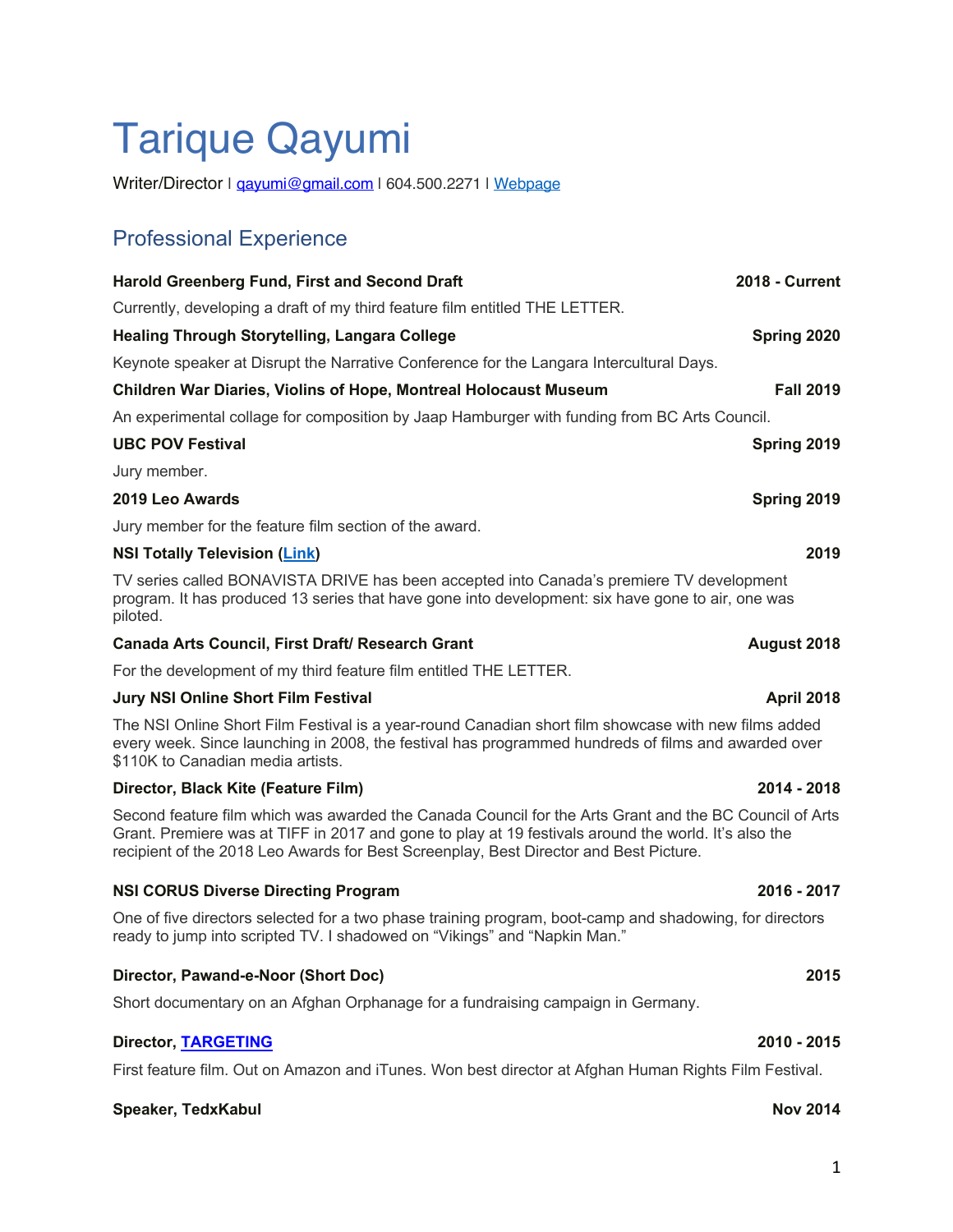I discussed the need in Afghanistan for 'Healing Through Storytelling', the process of telling stories through film and television that will help the country to push forward.

## **Senior Producer/Director, Moby Media Group 2011 - 2014**

Worked as producer/writer/director for TOLO TV, Afghanistan's largest and most progressive TV station with over 55% market share. Two seasons of Baghch-e-Simsim (Sesame Street for Afghanistan). Worked on the drama series called DEFENDERS, which aired in the fall of 2013. Previously, worked on TRUTH UNVEILED, a doc-drama series, dedicated to Afghans who acted as heroes. The first season based on the Kabul Criminal Investigation Unit was replayed numerous times due to popular demand which won the Rumi Awards for best documentary tv series.

# **Writer/Director, Photoplay434 2010 - 2011** Worked on development of feature film slate for Photoplay434. **Director, The Best Friend Jun 2010** Directed six episodes of award-winning web-series. **Director, Discover Card Apr 2010** - **May 2010** - **Apr 2010** - **May 2010**

One of five out of two-hundred to be chosen to direct Discover Card's "What would you do if you had a million dollars?" campaign.

# **Director/Writer/Editor, Resource Conservation <b>Mar 2010 - May 2010** - May 2010

Wrote, directed, and edited a viral for this company.

#### **Director, Restore Energy Ad Jan 2010 - Feb 2010**

Created television spots for a national campaign.

### **Director, Coca-Cola Nov 2008 - Jan 2009**

50 second Coca-Cola advertisement. The prestigious Coca-Cola Refreshing Filmmaker Finalist.

#### **Screenwriter, Howe Sound Productions Jun 2005 - Apr 2008**

Howe Sound optioned my first script THE SACRIFICE, which I rewrote for them. Howe Sound received the Harold Greenberg script development funding for THE SACRIFICE.

## **Intern, Dilemma Productions 2005**

Read scripts, wrote coverage and attended development meetings.

### **Story Editor Intern, Praxis Centre for Screenwriters 2005**

At the annual story development workshop, interned at a local company, and assisted a SFU film student in their final film.

### **Project Manager, cyberActive Technology Ltd. 1995 - 2001**

Developed the prototype for CyberPatient a patient simulator for medical students and doctors. Managed the production of version 1.0. Actively revised business plan. Responsible for presentations, demos, and marketing.

### **Labourer, IATSE 891 1994 - 1994**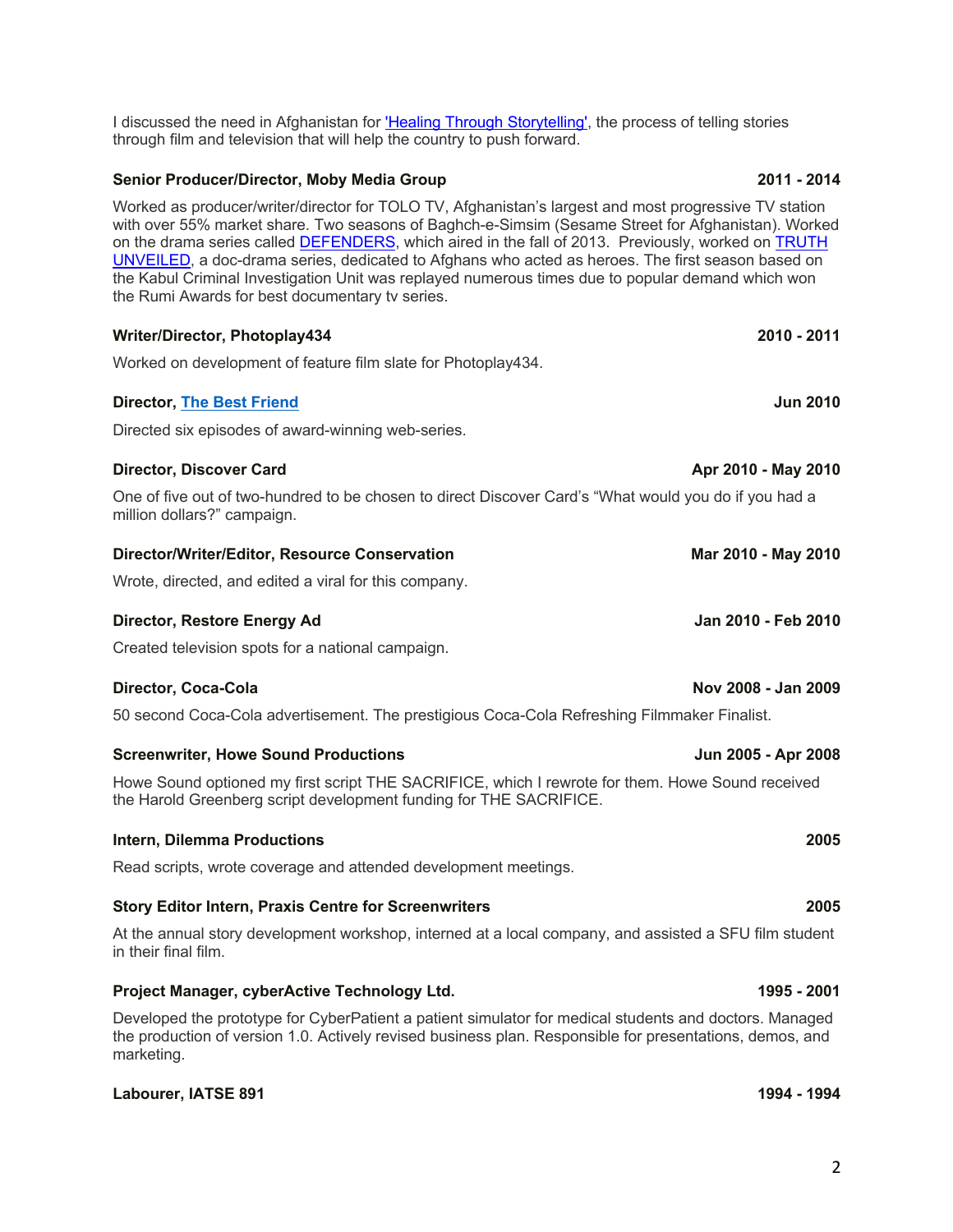3

# Worked on film production as gopher and set decoration on films such as JUMANJI.

# Teaching Experience

# **FIPR 433: UBC Theatre and Film Fall 2019**

Focusing on developing, writing, preproduction, production, and editing of final projects of fourth year students.

# **MDIA 300: Emily Carr University Fall 2019**

Teaching film lab "Filmmaking Against the Rules". Exploring Non-Western storytelling. First assignment was creating a Soviet style montage. Second assignment short films. Focusing on developing, writing, preproduction, production and post of projects.

# **FMSA 320: Emily Carr University Fall 2019**

Directing actors. Using Judith Weston's method of directing actors.

# **Phil Lind Multicultural Artist in Residence, UBC (Link) 2019**

Each year the UBC Rogers Communications Multicultural Film Production Project brings a globally recognized filmmaker to UBC as the Phil Lind Multicultural Artist in Residence – named after the UBC alumnus Philip B. Lind, Vice Chairman of Rogers Communication.

# **Writer, Eden's Edge, University of Applied Arts in Vienna 2010 - 2013**

Eden's Edge explores the landscape by excavating and reinterpreting its underlying narratives as an organizational and meaning-producing layer of space. Taught screenwriting to students at the University of Applied Arts in Vienna.

# **Educator, Moby Media Group, Afghanistan 2011 - 2014**

Afghanistan is developing nation and part of my work there was to pass on skills. Taught weekly classes and as well as mentored many workers at in all aspects of production at Afghanistan's largest TV station, TOLO TV.

# **Directing/Acting Mentor, UCLA Arts Camp Summer 2010 Summer 2010**

Mentoring high-school students from around the world in film production. Students made short films and were guided by mentors in every aspect of filmmaking from script to production and post.

# **Directing/Acting Mentor, UCLA Arts Camp Summer 2009 Summer 2009**

Mentoring high-school students from around the world in film production. Students made short films and were guided by mentors in every aspect of filmmaking from script to production and post.

# **Screenwriting Lecturer, Kabul University Spring 2006 Spring 2006**

Lecture on storytelling, structure, and character development.

# **Education**

# **Judith Weston Studio For Actors and Directors, Los Angeles**

Acting/Directing Workshop, 2009 - 2011

# **University of California, Los Angeles (UCLA)**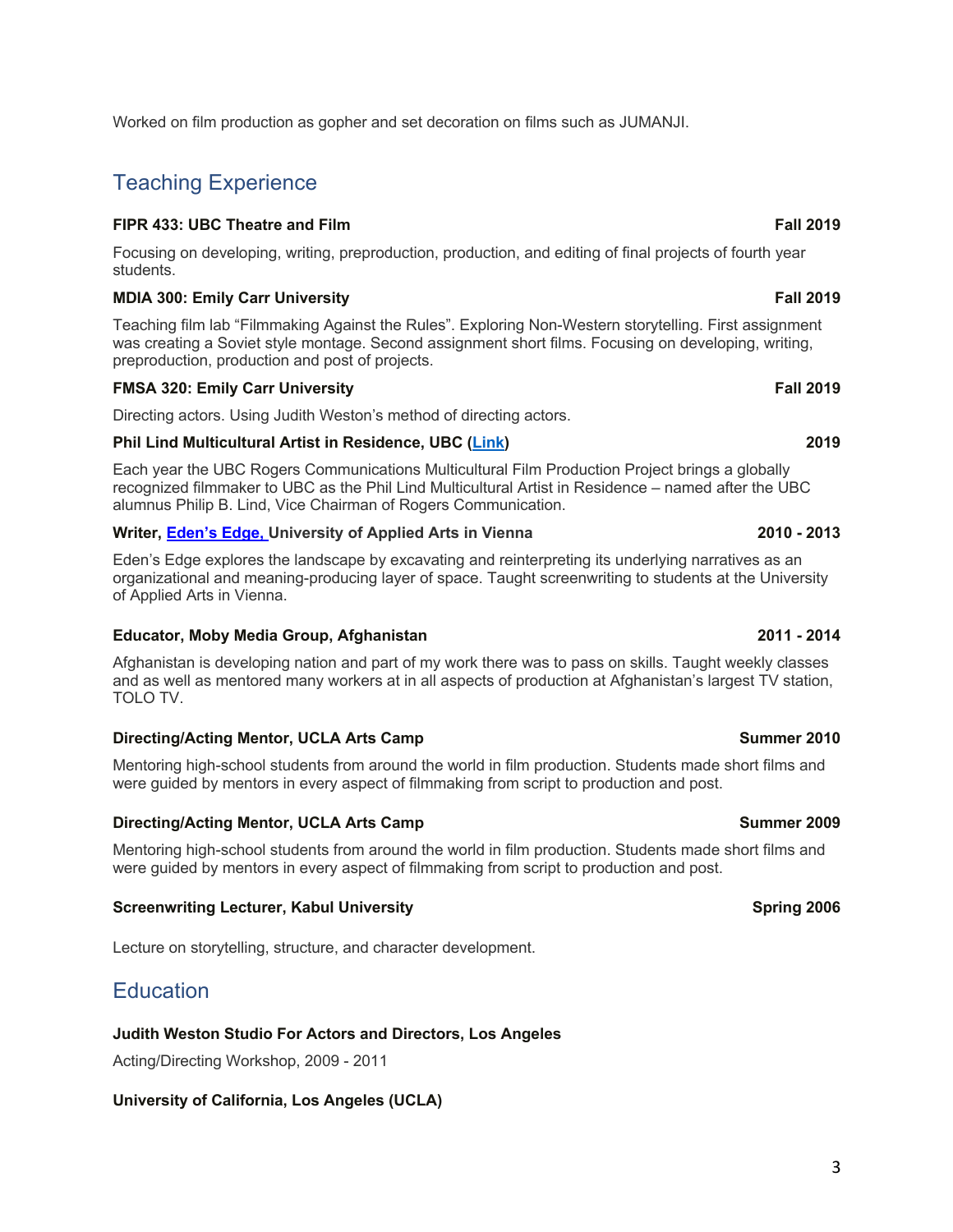MFA, Film and Television, 2006 - 2010

**The University of British Columbia (UBC)** BFA/BA, Double Major in Philosophy and Creative Writing (Honours), 2003 - 2006

**Toastmasters International** Certified Toastmaster, Public Speaking, 2003 - 2004

**Summer Institute of Film and Television, Ottawa** Advanced Seminar in Pitching, Screenwriting, 2005

**University of East Anglia, UK** Exchange, Creative Writing and Philosophy, 2005

**University of Salamanca, Spain** Exchange, Spanish, 2004

**Langara College, Vancouver** Two-Year Diploma Program, Creative Writing and Philosophy, 2000 – 2003

# **Publications**

**The Sun Also Sets in Kabul part 2** Landscape 3, 2013

**The Sun Also Sets in Kabul part 1** Landscape 2, 2012

**In Afghanistan, Kites, Guns and Dreams** TheTyee.ca, Oct 2004

**Two Page Photo Spread of Afghanistan Photos** Zeba Magazine, 1997

**Computer-Assisted Learning: cyberPatientTM - A Step in the Future of Surgical Education** Journal of Investigative Surgery Volume 12, 1999 - Issue 6

# **Publicity**

**Black Kite director Tarique Qayumi on his love for Afghanistan, despite its dangers** Globe and Mail, June 1st 2018

**Tarique Qayumi on his film "Black Kite"** Face 2 Face with David Peck, Jan 31st 2018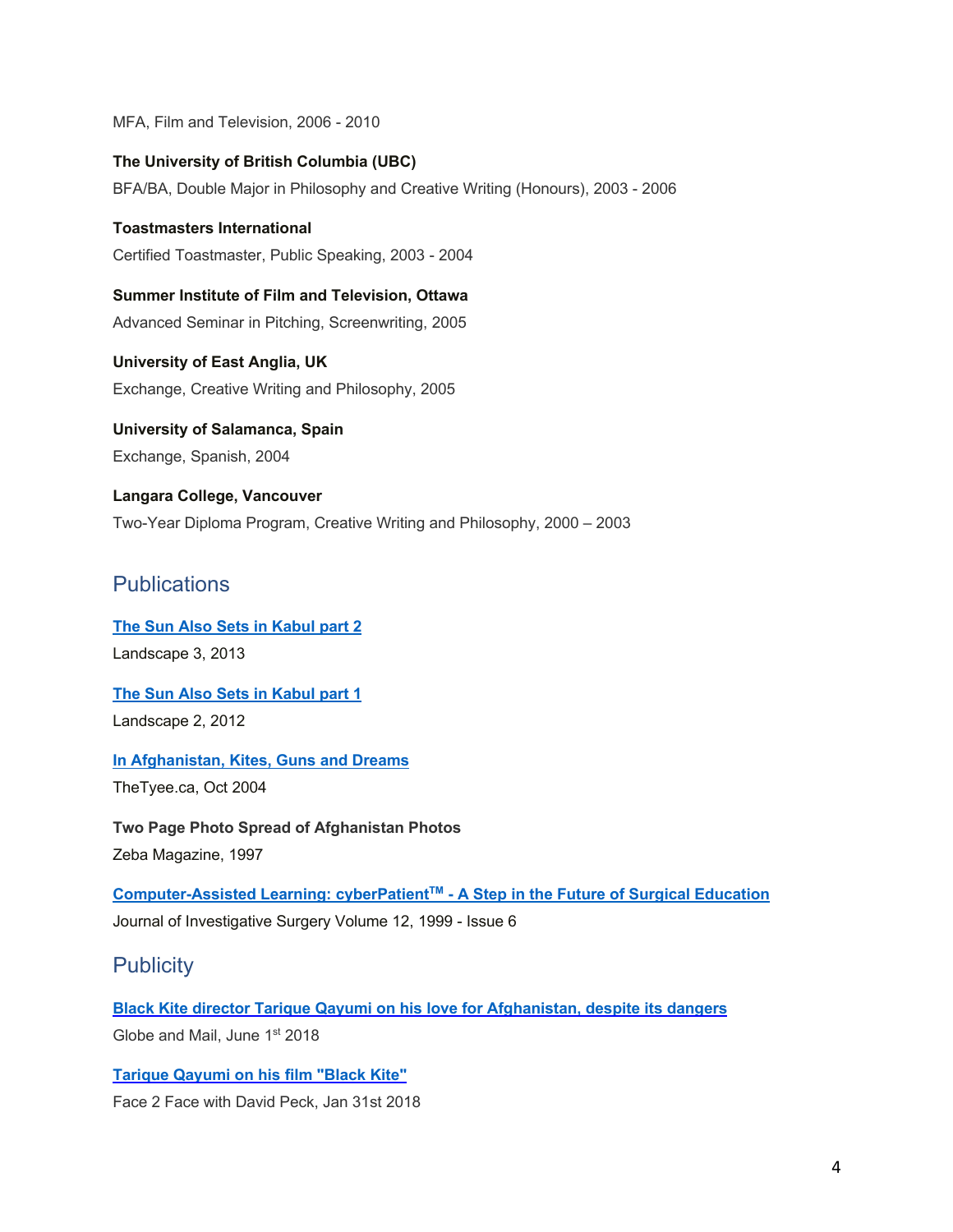### **Why I Risked My Life Making a Movie in Afghanistan**

VICE Magazine, Nov 30th 2017

**Tarique Qayumi wants to heal Afghanistan through the art of storytelling**

Q with Tom Power, CBC Radio, Sept 4th 2017

#### **Kabul Camera**

UCLA Magazine, Jul 1st 2013

# Awards & Honours

### Harold Greenberg Fund 2019 Canada Council for the Arts 2018 **Development Funding, THE LETTER**

Leo Awards 2018 Best Screenplay Leo Awards 2018 Best Director Leo Awards 2018 Best Picture Canada Screen Awards 2019 Best Composer Nomination TIFF 2017 World Premiere Gothenburg FF 2018 International Premiere Munich FF 2018 German Premiere Hong Kong IFF 2018 Asian Premiere Santa Barbara IFF 2018 US Premiere Canada Film Week at Vancouver IFF 2018 Minneapolis/St. Paul IFF 2018 Virginia FF 2018 Victoria FF 2018 Available Light FF 2018 MOOOV FF 2018 Sarasota FF 2018 Washington DC IFF 2018 Washington DC Sound Asian FF 2018 Yes! FF 2018 (Award: Best Film) Afghan FF in Stockholm 2018 Exground Filmfestival in Wiesbaden 2018 Asian Film Festival Madrid 2019 The International Cinema department at BYU **Feature Film, BLACK KITE**

British Columbia Council for the Arts 2016 Canada Council for the Arts 2016 Telefilm Promotional Funding 2018 **Post-Production Grant, BLACK KITE**

Dances With Films Festival 2015 Black Maria Film Festival 2015 **The Gift**

Afghan Human Rights Film Festival Best Director 2015 Dances With Films Festival 2014 **Feature film, TARGETING**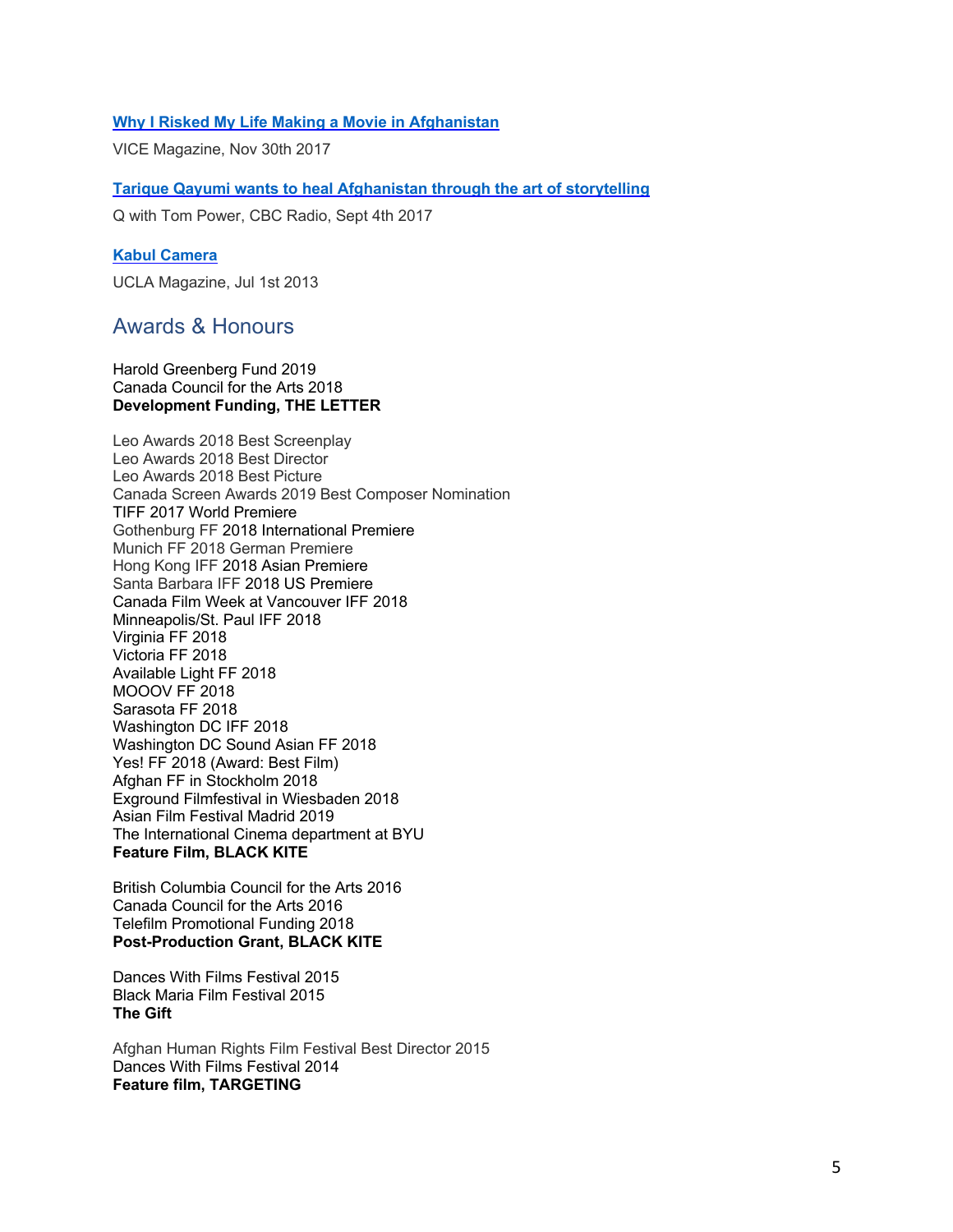Rumi Awards Best Afghan Documentary TV Series 2013 **Docudrama, TRUTH UNVEILED**

"What would you do if you had a million dollars?" Campaign **Discover Card June 2010 For the advert HAROLD'S LATTE**

Readymade FF 2009 Beverly Hills FF 2009 Short-takes Festival Audience Award 2009 Short-takes Festival Best Actor 2009 **Short film, THE LAST SUPPER**

Jack Nicholson Prize in Screenwriting UCLA 2009 **Script, REUNION**

Emmy Awards 2009 "Like A Rolling Rock" advanced to the Blue Ribbon Panel Coca-Cola Refreshing Filmmaker Award 2009 **Advertisement, LIKE A ROLLING BOTTLE**

Filmaka.com Finalist 2009 **Short film, THE PEN**

Larry Thor Memorial Screenwriting Award UCLA 2008 **Script, KOHINOOR**

Harry Kurnitz Creative Writing Award UCLA 2007 **Script, BEVERLY HILLS BURKA** 

Story Editing Internship 2005 **Praxis Centre For Screenwriters**

# In Development

**Bonavista Drive, TV series** Growing up in the 1980's in Richmond, BC. Trying to integrate as refugees from Afghanistan. Accepted into NSI TV development program.

### **The Letter, Feature Film**

True story of a woman who is forced to bury her biological father after she was given up for adoption as a child and raised in an abusive house-hold. Development funding received by Canada Council for Arts and Harold Greenberg Fund.

### **Kabul Courier, Feature Film**

Dawood has 40 days to save his sister from an arranged marriage. Placed in the top ten percent of Final Draft Big Break Contest and Academy Nicholl Fellowship.

# Links

**Reel**: https://vimeo.com/245858897

**Imdb:** https://www.imdb.com/name/nm3848824/

**Instagram:** https://www.instagram.com/tqfilm/